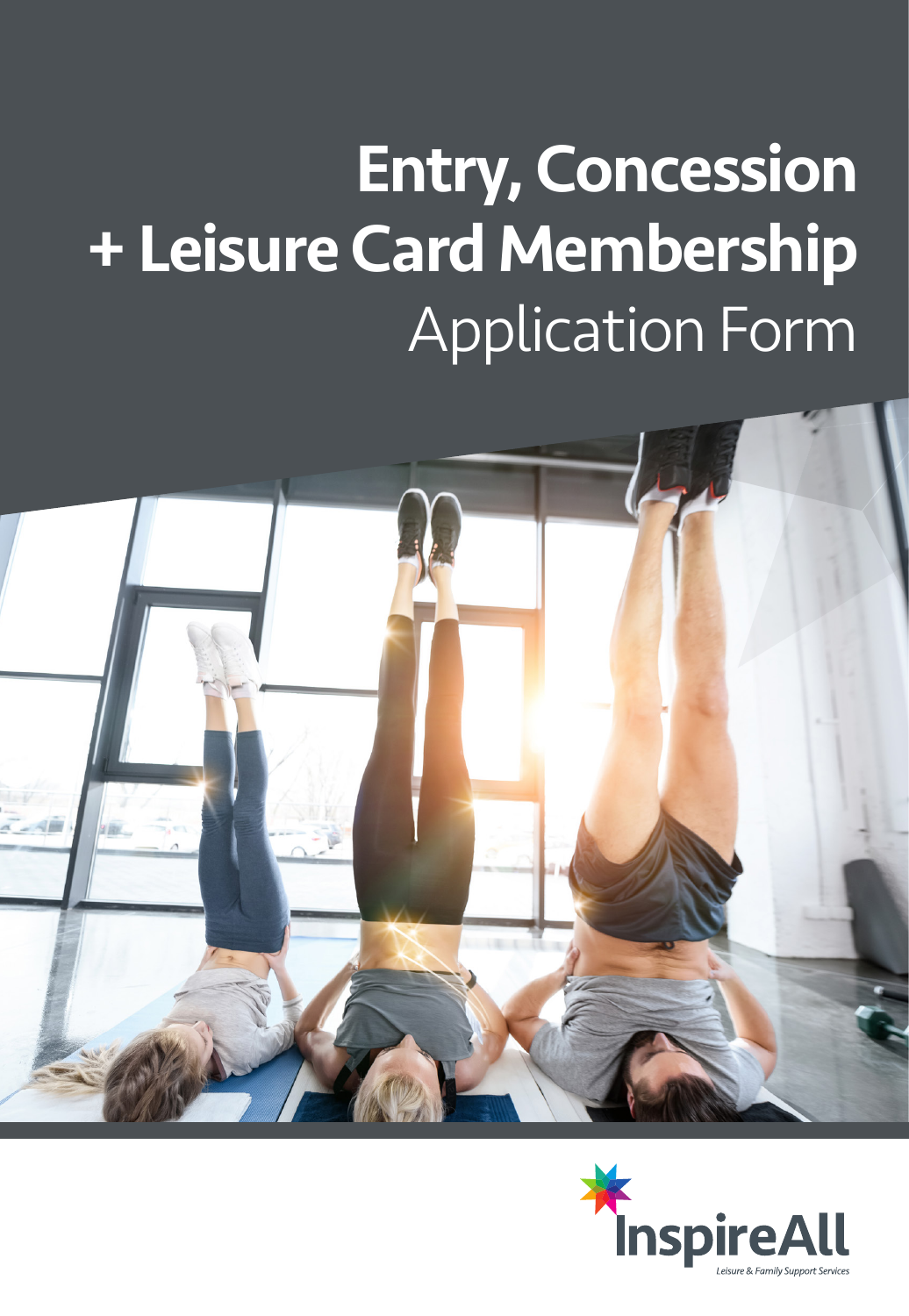### APPLICANT DETAILS

#### Please complete the form in **BLOCK CAPITALS.**

Please tick which category applies to your application:

| <b>JUNIOR</b> | <b>ADULT</b> | <b>FAMILY</b> | <b>DISABILITY BENEFIT</b> | <b>OTHER</b> |
|---------------|--------------|---------------|---------------------------|--------------|
|               |              |               |                           |              |

Please tick which card type applies to your application:



| <b>Title</b> | <b>Forename</b> | <b>Surname</b>             |
|--------------|-----------------|----------------------------|
|              |                 |                            |
|              |                 |                            |
|              |                 |                            |
| Male/Female  | Date of birth   | <b>Current card number</b> |
|              |                 |                            |
|              |                 |                            |

#### Applicant **1**

Address:

**Postcode** 

**Tel (dayt** 

Email:

Please complete the form in **BLOCK CAPITALS.** 

| <b>Title</b> | Forename      | <b>Surname</b>             |
|--------------|---------------|----------------------------|
|              |               |                            |
|              |               |                            |
|              |               |                            |
| Male/Female  | Date of birth | <b>Current card number</b> |
|              |               |                            |

Applicant **2**

| <b>Title</b> | <b>Forename</b> | <b>Surname</b>             |
|--------------|-----------------|----------------------------|
|              |                 |                            |
|              |                 |                            |
|              |                 |                            |
| Male/Female  | Date of birth   | <b>Current card number</b> |
|              |                 |                            |

#### Applicant **3**

| <b>Title</b> | <b>Forename</b> | <b>Surname</b>             |
|--------------|-----------------|----------------------------|
|              |                 |                            |
|              |                 |                            |
| Male/Female  | Date of birth   | <b>Current card number</b> |
|              |                 |                            |
|              |                 |                            |



Applicant **4**

InspireAll is committed to ensuring equality of opportunity for all members of our community. Our policy is to ensure that no member of the public receives less favourable treatment on the grounds of race, colour, nationality or ethnicity. To help assess our effectiveness we have introduced a system of monitoring our customer base and would appreciate you ticking the appropriate box below.

I would describe my ethnic origin as:









## YOUR ADDRESS + CONTACT DETAILS

House no

Our **Entry Card** offers you the opportunity to have free access to the centre whilst paying for activities as you go. Activities can include gym, swimming, classes, indoor and outdoor sports.

Our **Concession Card** is available if you meet certain criteria, please ask for details.

| British)              | Chinese               |
|-----------------------|-----------------------|
| Other) Please specify | Indian                |
| aribbean              | Pakistani             |
| rican                 | Other. Please specify |
| ther) Please specify  | I'd rather not say    |
| eshi                  |                       |
|                       |                       |
| ÷.                    | Date:                 |
|                       |                       |

Prices are correct at time of print and subject to change without prior notice. Please visit centre websites for up-to-date information.

Our Leisure Card gives you discounts and booking privileges on everyday activities as listed below. If you visit the centre more than twice a week and enjoy the gym, classes and swimming then you could save yourself some money with our Fitness and Swim Memberships.

Concession: If you meet one or more of our criteria, hold a Passport to Leisure Card or aged 65<sup>+</sup> you can apply for a concession membership

Leisure: Anyone can apply, entitling you to discounted prices on selected activities

*\* Families must reside at the same address. Children must be under 16 on the date of purchase. Each family member will be issued their own card. \*\* See back page for concession eligibility. Please note: A £4 administration fee will be applied to lost cards.* 

| no. / name:                                       |                                                                                                                                                                                                                                                             |
|---------------------------------------------------|-------------------------------------------------------------------------------------------------------------------------------------------------------------------------------------------------------------------------------------------------------------|
| SS:                                               |                                                                                                                                                                                                                                                             |
|                                                   |                                                                                                                                                                                                                                                             |
|                                                   |                                                                                                                                                                                                                                                             |
| de:                                               |                                                                                                                                                                                                                                                             |
| ytime):                                           | Tel (eve):                                                                                                                                                                                                                                                  |
|                                                   |                                                                                                                                                                                                                                                             |
| any other party. unless required to do so by law. | InspireAll is committed to respecting and protecting your privacy and maintaining the security of any personal information<br>received from you in line with relevant data protection legislation. We do not share or sell the information you give us with |

I am happy to be contacted by email for marketing purposes

 $\Box$  I am happy to be contacted by sms for marketing purposes

 $\Box$  I am happy to be contacted by telephone for marketing purposes

You can opt out any time by contacting us.

#### ENTRY CARD + CONCESSION CARD + LEISURE CARD

#### Speak to the reception team for further details.

#### CATEGORIES:

**Junior:** 0-15 years **Adult:** 16<sup>+</sup> **Family**\*: 2 adults or a single parent and up to 4 children **Entry:** Anyone can apply for a Entry card, free to all customers

| <b>Centre Privileges</b>                                                                                                      | <b>Entry</b><br>Card | Concession<br>Card       | Leisure<br>Card          |
|-------------------------------------------------------------------------------------------------------------------------------|----------------------|--------------------------|--------------------------|
| Free entry to Bletchley Leisure Centre,<br><b>Tattenhoe Sports Pavilion and other</b><br><b>InspireAll operated sites</b>     |                      | ✔                        | V                        |
| <b>Discounted centre activities</b>                                                                                           |                      | $\checkmark$             | $\checkmark$             |
| <b>Booking privileges - activities/facilities</b><br>can be booked up to 8 days in advance<br>by phone, online or via our App |                      | ✔                        | ✔                        |
| <b>FREE racquet hire</b>                                                                                                      |                      | $\overline{\mathscr{L}}$ | $\overline{\mathscr{L}}$ |
| FREE InspireAll App - the perfect partner to<br>book your activities and view timetables                                      |                      |                          | ✔                        |

| Leisure Card Prices (valid for 12 months)   | New / Renewal |
|---------------------------------------------|---------------|
| Leisure Card Adult (16 <sup>+</sup> )       | £35.00        |
| Leisure Card Family* (2 adults, 2 children) | £80.00        |
| Leisure Card Junior (0-15 years)            | £15.00        |
| <b>Concession Card**</b>                    | <b>FRFF</b>   |
| <b>Entry Card**</b>                         | <b>FRFF</b>   |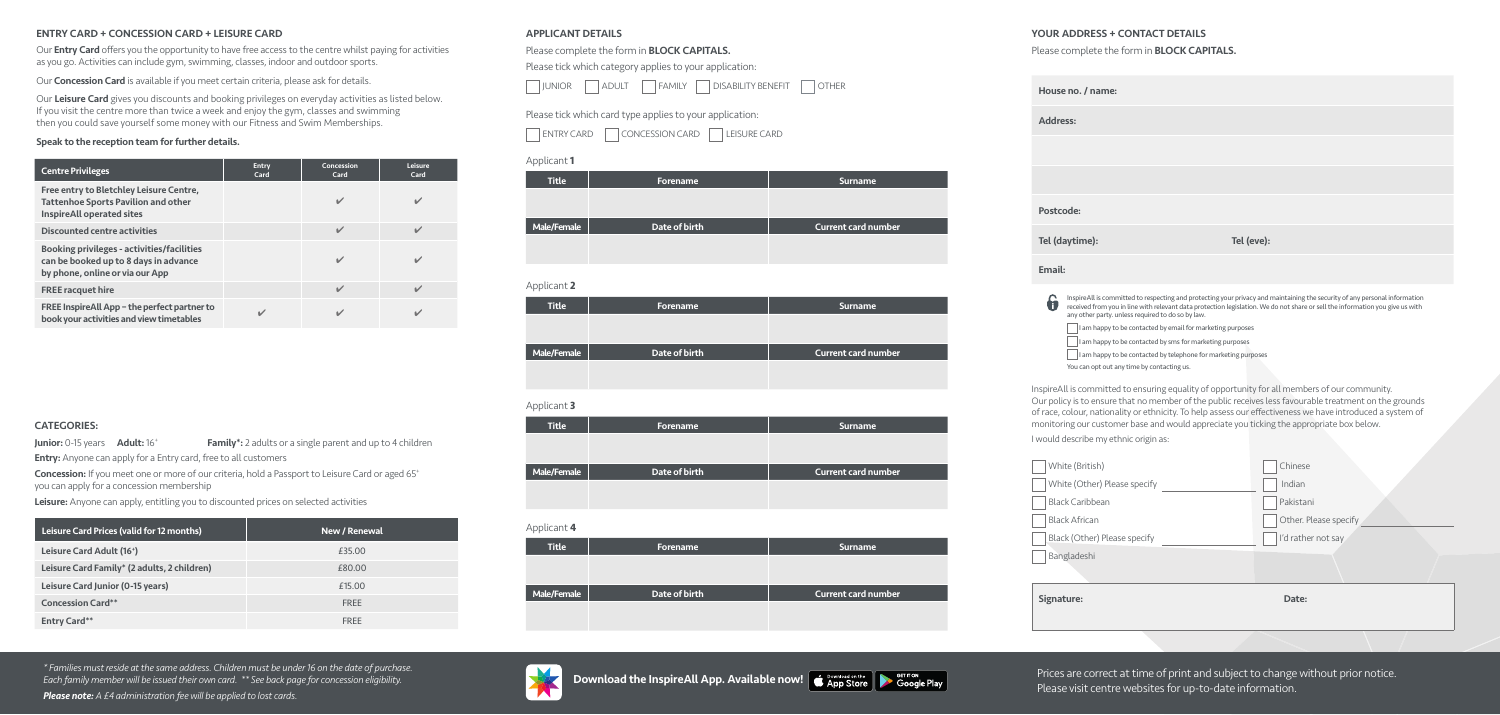#### CONCESSION ELIGIBILITY

If one of the below applies than you are eligible for a Concession Card. Simply complete the application form and hand it in to one of the centres listed on the back page along with proof of eligibility as detailed below. Please also include proof of your address (e.g. bank statement or utility bill dated within the last 3 months).

| If you receive                          | Please bring                                    |
|-----------------------------------------|-------------------------------------------------|
| Council tax benefit                     | Current council tax bill or notification letter |
| <b>Universal Credit</b>                 | Notification letter                             |
| Personal Independence Payment           | Notification letter                             |
| <b>Employment and Support Allowance</b> | Notification letter                             |
| <b>Income Support</b>                   | Notification letter or allowance book           |
| Invalid Care allowance                  | Notification letter or allowance book           |
| <b>Working Tax Credit</b>               | Notification letter                             |
| <b>Pension Credit</b>                   | Notification letter                             |

| If you are                                                                       | Please bring                                                 |
|----------------------------------------------------------------------------------|--------------------------------------------------------------|
| Registered with the Employment Service                                           | Notification letter                                          |
| In attendance at a youth/<br>adult training scheme                               | Notification letter                                          |
| A full time student in possession of an NUS/<br><b>OU Membership card</b>        | Current NUS/OU membership card                               |
| Aged 65 or over                                                                  | Birth certificate, driving licence or<br>pension book        |
| An asylum seeker- under 18 years of age<br>registered with Milton Keynes Council | Home Office status document -<br>MKC proof of address letter |
| A foster carer                                                                   | Foster carer ID card                                         |
| A dependant                                                                      | A dependant of a Silver Card holder                          |
| A member of the armed forces                                                     | ID card                                                      |